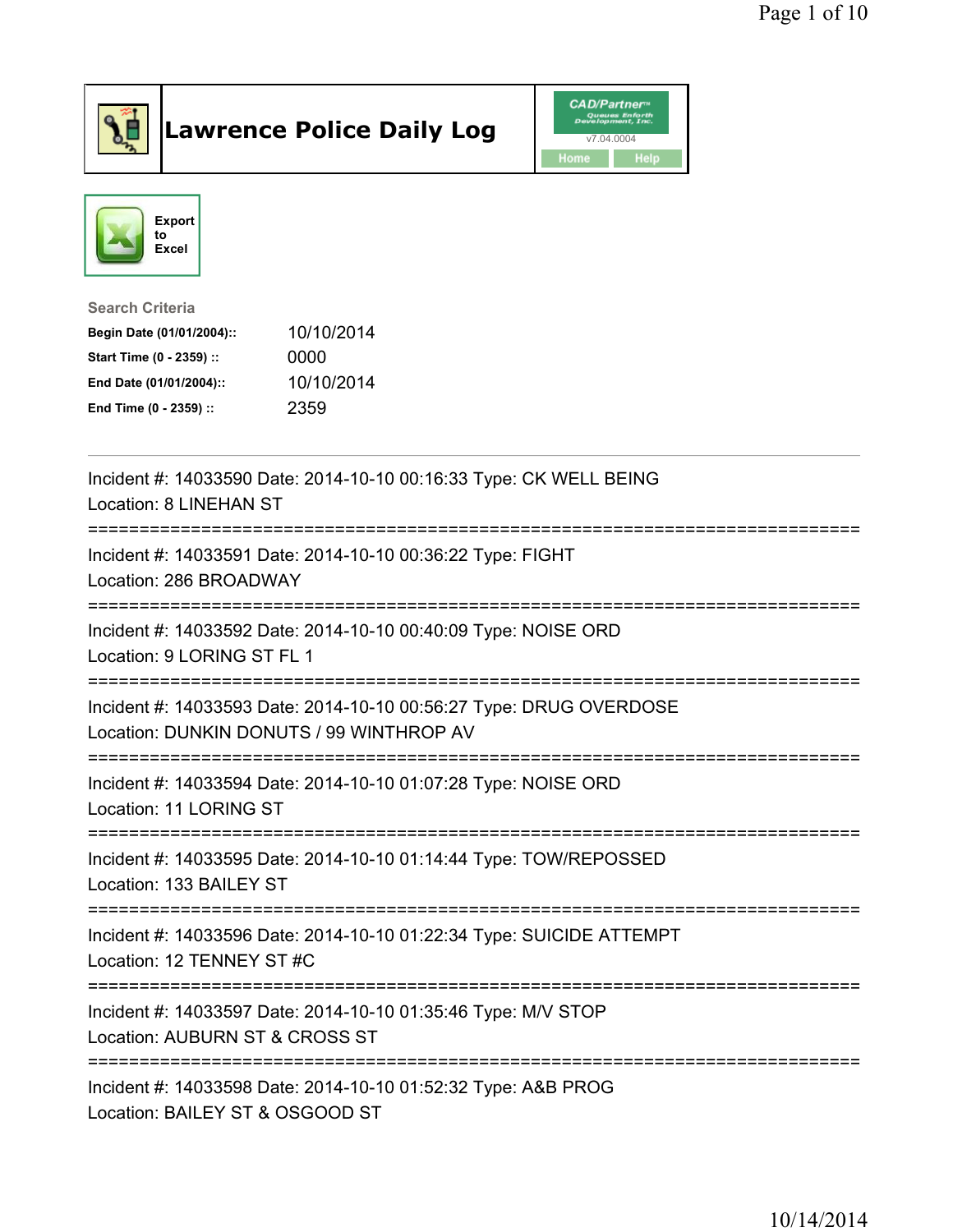| Incident #: 14033599 Date: 2014-10-10 01:53:54 Type: M/V STOP<br>Location: WINTHROP AV                                     |
|----------------------------------------------------------------------------------------------------------------------------|
| Incident #: 14033600 Date: 2014-10-10 02:31:32 Type: M/V STOP<br>Location: OLIVER SCHOOL / 183 HAVERHILL ST                |
| Incident #: 14033601 Date: 2014-10-10 02:35:56 Type: NOISE ORD<br>Location: 58 CONGRESS ST FL 2<br>======================= |
| Incident #: 14033602 Date: 2014-10-10 02:46:35 Type: DOMESTIC/PROG<br>Location: ANDOVER ST                                 |
| Incident #: 14033603 Date: 2014-10-10 02:54:12 Type: ALARMS<br>Location: 75 NEWTON ST<br>================================  |
| Incident #: 14033604 Date: 2014-10-10 03:23:05 Type: SUS PERS/MV<br>Location: 141 AMESBURY ST                              |
| Incident #: 14033605 Date: 2014-10-10 03:52:38 Type: SUICIDE ATTEMPT<br>Location: 133 LAWRENCE ST                          |
| Incident #: 14033606 Date: 2014-10-10 06:31:48 Type: KEEP PEACE<br>Location: 277 MERRIMACK ST FL 2                         |
| Incident #: 14033607 Date: 2014-10-10 06:53:07 Type: DOMESTIC/PROG<br>Location: 5 LEROY AV                                 |
| Incident #: 14033608 Date: 2014-10-10 07:02:51 Type: M/V STOP<br>Location: ESSEX ST & OXFORD ST                            |
| Incident #: 14033609 Date: 2014-10-10 07:04:49 Type: M/V STOP<br>Location: 423 MERRIMACK ST                                |
| Incident #: 14033610 Date: 2014-10-10 07:27:05 Type: TOW OF M/V<br>Location: HANCOCK ST & MASON ST                         |
| Incident #: 14033611 Date: 2014-10-10 07:29:11 Type: PARK & WALK<br>Location: BROADWAY                                     |
| Incident #: 14033612 Date: 2014-10-10 07:45:38 Type: TOW OF M/V                                                            |

Location: HANCOCK CT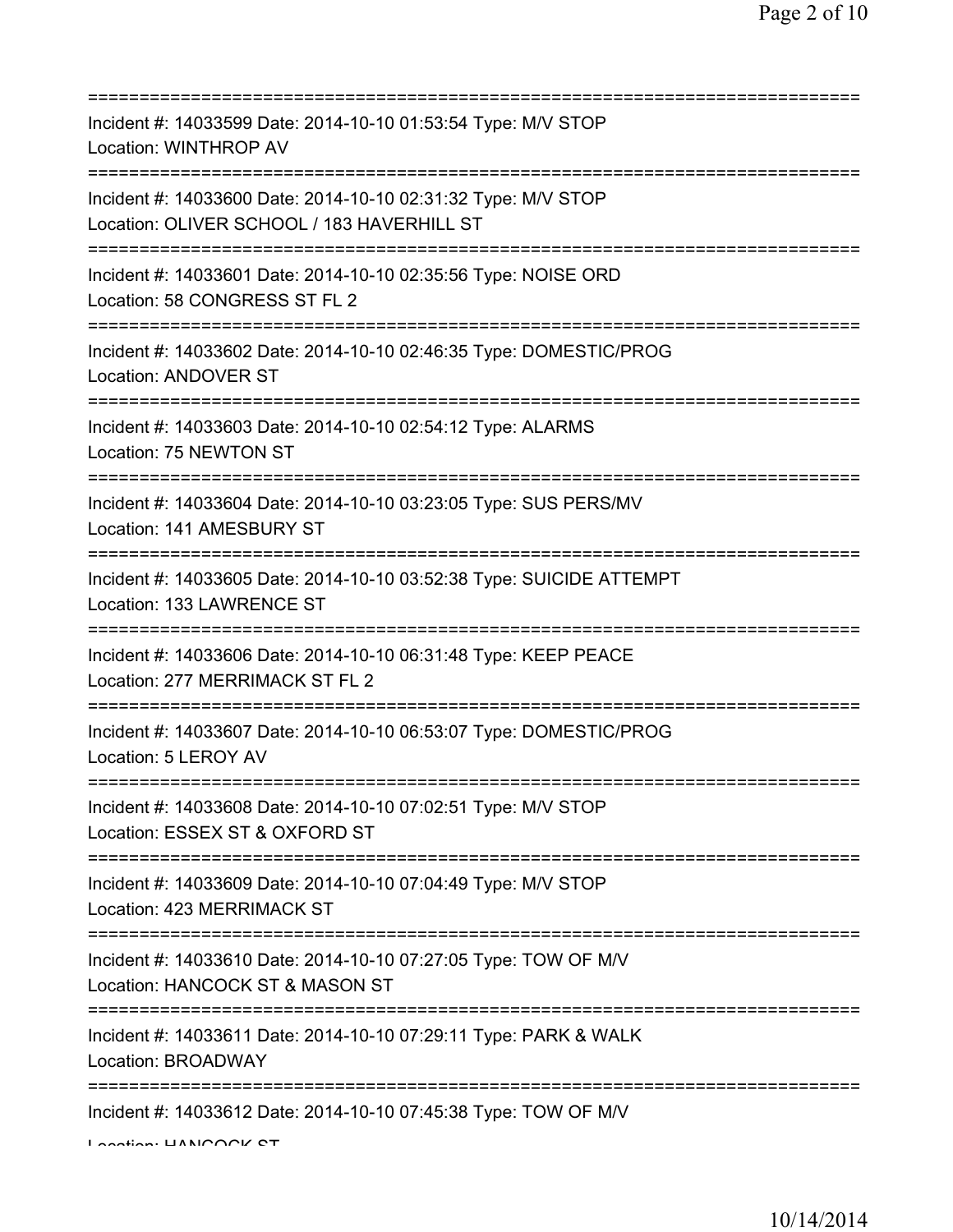| Incident #: 14033613 Date: 2014-10-10 07:50:03 Type: ALARMS<br>Location: MERCEDES RESIDENCE / 16 LASALLE AV                                   |
|-----------------------------------------------------------------------------------------------------------------------------------------------|
| Incident #: 14033614 Date: 2014-10-10 08:08:26 Type: LARCENY/PAST<br>Location: 85 BASSWOOD ST<br>==============================               |
| Incident #: 14033615 Date: 2014-10-10 08:34:25 Type: M/V STOP<br>Location: AMESBURY ST & LOWELL ST                                            |
| Incident #: 14033616 Date: 2014-10-10 09:17:57 Type: KEEP PEACE<br>Location: 5 LEROY AV                                                       |
| Incident #: 14033617 Date: 2014-10-10 09:48:08 Type: KEEP PEACE<br>Location: 220 MERRIMACK ST                                                 |
| Incident #: 14033618 Date: 2014-10-10 10:05:26 Type: PARK & WALK<br><b>Location: NORTH</b>                                                    |
| Incident #: 14033619 Date: 2014-10-10 10:12:20 Type: TOW OF M/V<br>Location: HAMPSHIRE ST                                                     |
| Incident #: 14033620 Date: 2014-10-10 10:13:42 Type: TOW OF M/V<br>Location: PROVIDENCE ST & SHAWMUT ST                                       |
| Incident #: 14033621 Date: 2014-10-10 10:15:19 Type: M/V STOP<br>Location: BROADWAY & METHUEN ST                                              |
| Incident #: 14033622 Date: 2014-10-10 10:25:07 Type: COURT DOC SERVE<br>Location: 334 HIGH ST                                                 |
| Incident #: 14033623 Date: 2014-10-10 10:30:28 Type: 209A/SERVE<br>Location: 2 MUSEUM SQ #802                                                 |
| =========================<br>=============<br>Incident #: 14033624 Date: 2014-10-10 10:32:05 Type: COURT DOC SERVE<br>Location: 38 HOFFMAN AV |
| Incident #: 14033625 Date: 2014-10-10 10:32:42 Type: ADMININSTR<br>Location: 90 LOWELL ST                                                     |
| Incident #: 14033626 Date: 2014-10-10 10:37:31 Type: DISTURBANCE                                                                              |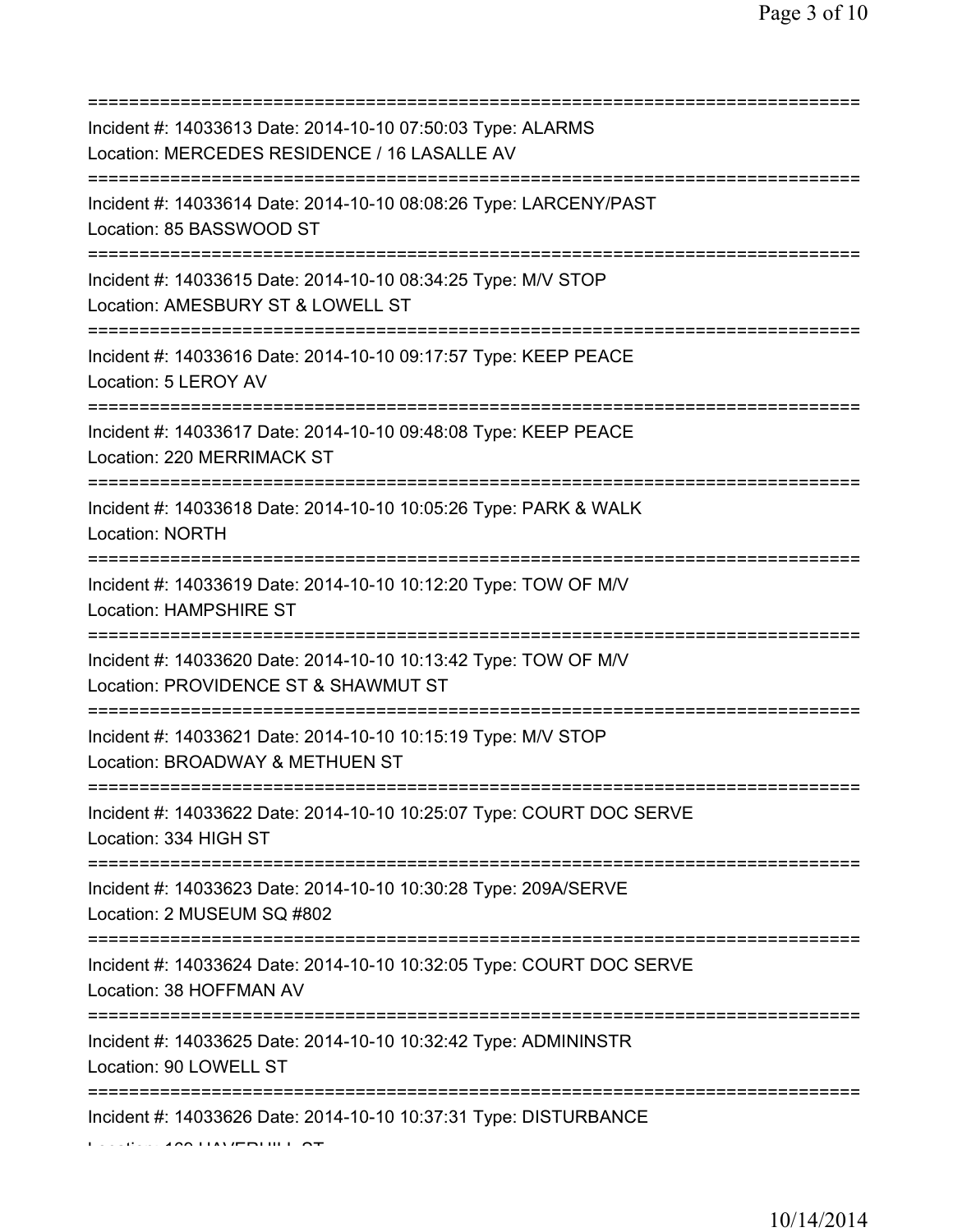=========================================================================== Incident #: 14033628 Date: 2014-10-10 10:38:52 Type: SUS PERS/MV Location: 700 ESSEX ST =========================================================================== Incident #: 14033627 Date: 2014-10-10 10:39:52 Type: M/V STOP Location: 51 BEACON ST =========================================================================== Incident #: 14033629 Date: 2014-10-10 10:40:09 Type: M/V STOP Location: LAWRENCE ST & MYRTLE ST =========================================================================== Incident #: 14033630 Date: 2014-10-10 10:48:02 Type: TOW OF M/V Location: ESSEX ST & JACKSON ST =========================================================================== Incident #: 14033631 Date: 2014-10-10 10:50:34 Type: 209A/SERVE Location: 55 TEWKSBURY ST =========================================================================== Incident #: 14033632 Date: 2014-10-10 10:51:18 Type: B&E/MV/PAST Location: 20 BUNKERHILL ST =========================================================================== Incident #: 14033633 Date: 2014-10-10 10:54:18 Type: LOCKOUT Location: 45 OHIO AV #REA FL 2ND =========================================================================== Incident #: 14033634 Date: 2014-10-10 10:55:49 Type: 209A/SERVE Location: 82 KINGSTON ST =========================================================================== Incident #: 14033635 Date: 2014-10-10 10:58:39 Type: DRUG VIO Location: 326 PROSPECT ST #2 =========================================================================== Incident #: 14033636 Date: 2014-10-10 11:03:18 Type: 209A/SERVE Location: 7 TRENTON ST FL 2 =========================================================================== Incident #: 14033637 Date: 2014-10-10 11:07:09 Type: 209A/SERVE Location: 26 CHESTER ST #2 =========================================================================== Incident #: 14033638 Date: 2014-10-10 11:11:07 Type: 209A/SERVE Location: 25 DUNSTABLE ST =========================================================================== Incident #: 14033639 Date: 2014-10-10 11:14:40 Type: A&B PAST Location: MELLO MARKET / 185 LAWRENCE ST =========================================================================== Incident #: 14033640 Date: 2014-10-10 11:16:18 Type: 209A/SERVE

Location: 38 DUNSTABLE ST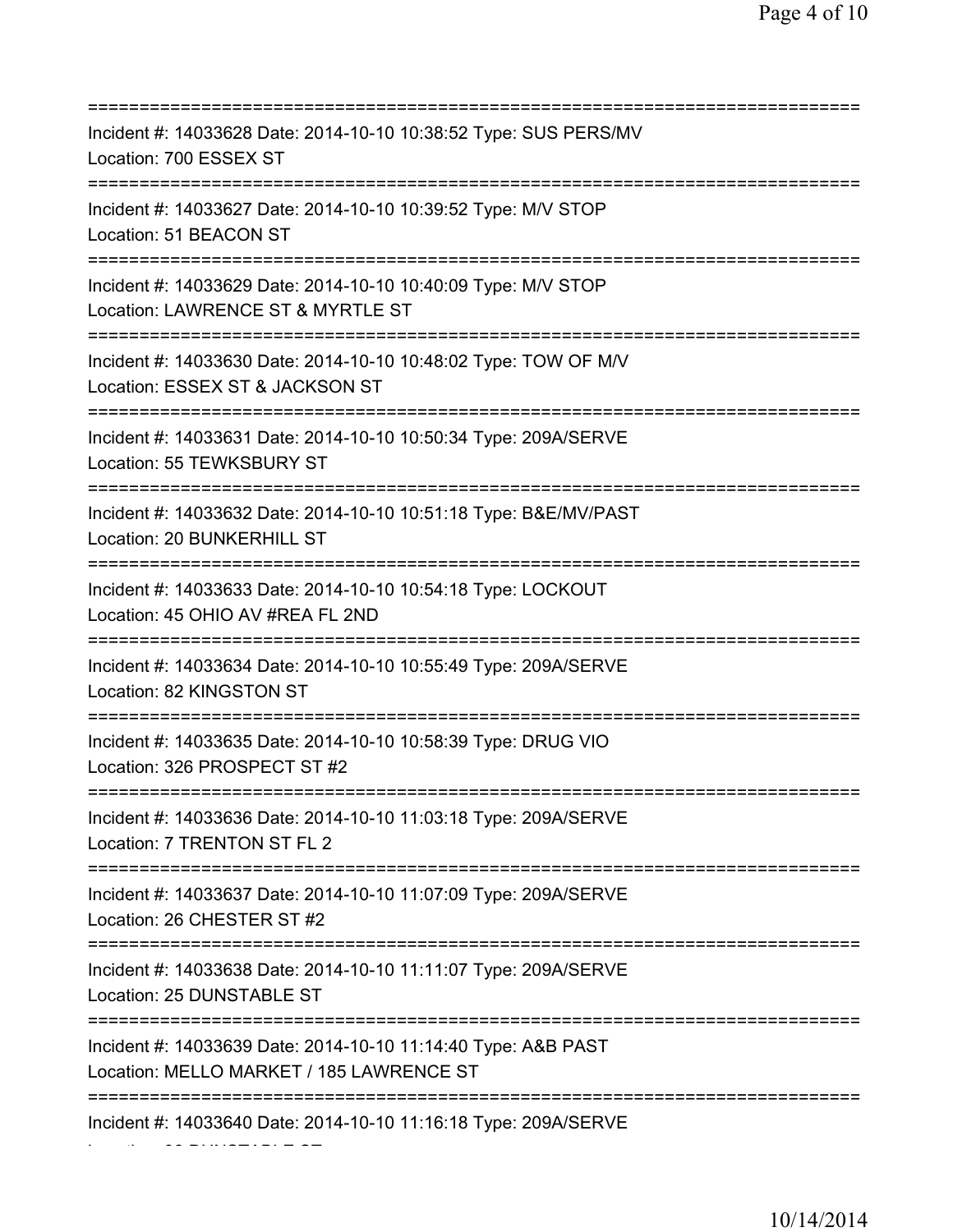| Incident #: 14033641 Date: 2014-10-10 11:22:22 Type: 209A/SERVE<br>Location: 12 BALLARD WY                                      |
|---------------------------------------------------------------------------------------------------------------------------------|
| Incident #: 14033642 Date: 2014-10-10 11:27:11 Type: TOW OF M/V<br>Location: 232 COMMON ST<br>===========================       |
| Incident #: 14033643 Date: 2014-10-10 11:37:07 Type: B&E/MV/PAST<br>Location: 700 ESSEX ST                                      |
| Incident #: 14033644 Date: 2014-10-10 11:53:45 Type: SUS PERS/MV<br>Location: 73 WINTHROP AV                                    |
| Incident #: 14033645 Date: 2014-10-10 12:11:35 Type: M/V STOP<br>Location: 188 BROADWAY                                         |
| Incident #: 14033646 Date: 2014-10-10 12:12:06 Type: NEIGHBOR PROB<br>Location: 16 SPRINGFIELD ST                               |
| Incident #: 14033647 Date: 2014-10-10 12:14:00 Type: INVESTIGATION<br>Location: 90 LOWELL ST<br>;============================== |
| Incident #: 14033648 Date: 2014-10-10 12:16:41 Type: M/V STOP<br>Location: 188 BROADWAY                                         |
| Incident #: 14033649 Date: 2014-10-10 12:17:44 Type: M/V STOP<br>Location: 332 BROADWAY                                         |
| Incident #: 14033650 Date: 2014-10-10 12:34:39 Type: THREATS<br>Location: 41 NESMITH ST                                         |
| Incident #: 14033651 Date: 2014-10-10 12:52:30 Type: B&E/MV/PAST<br>Location: 10 WILLOW ST FL 2ND                               |
| Incident #: 14033652 Date: 2014-10-10 13:13:38 Type: M/V STOP<br>Location: 209 WALNUT ST                                        |
| Incident #: 14033653 Date: 2014-10-10 13:26:20 Type: A&B PAST<br>Location: 117 LOWELL ST FL 2                                   |
| Incident #: 14033655 Date: 2014-10-10 13:29:39 Type: 209A/VIOLATION                                                             |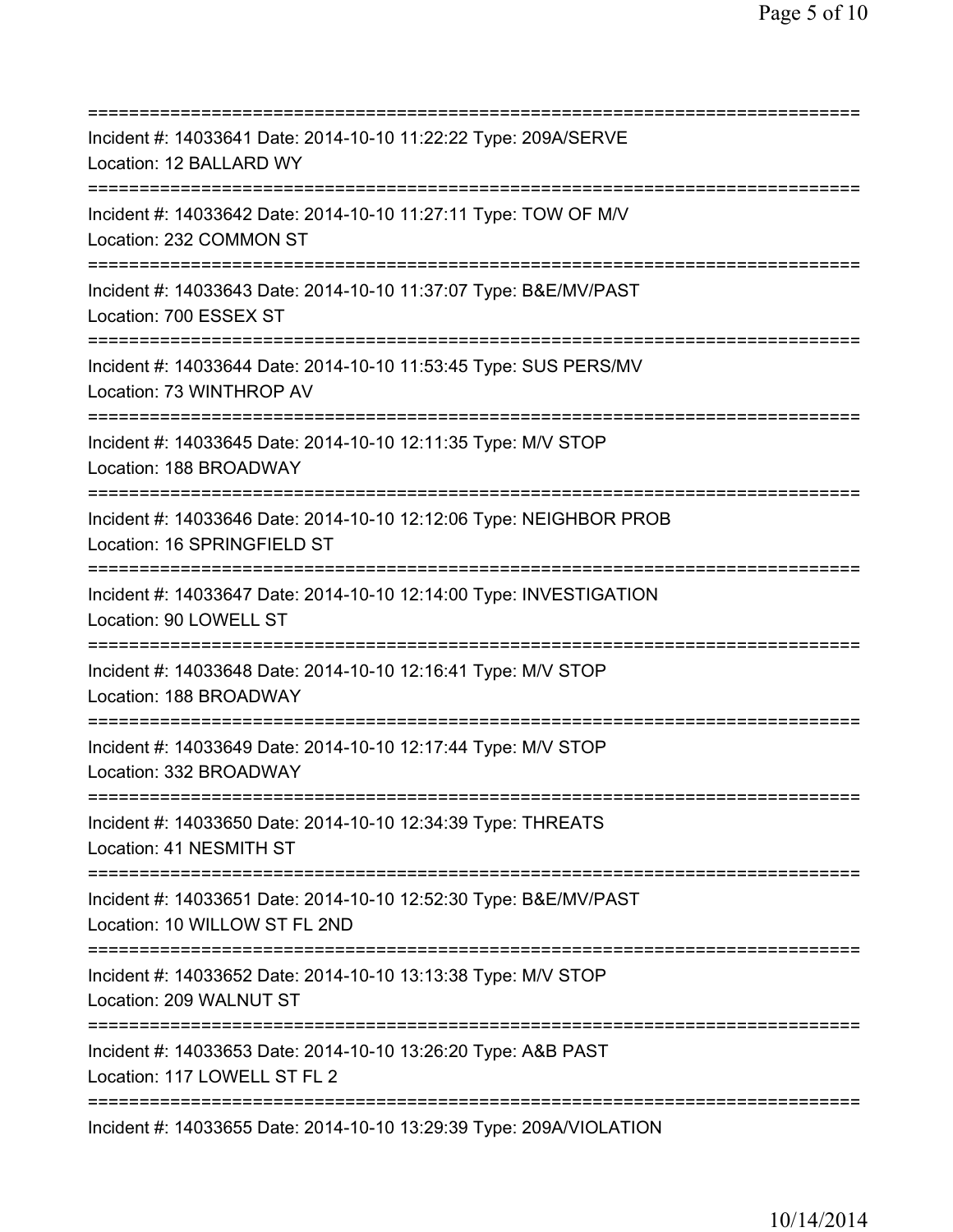| Incident #: 14033654 Date: 2014-10-10 13:30:56 Type: TOW OF M/V<br>Location: BERKELEY ST & KNOX ST                                        |
|-------------------------------------------------------------------------------------------------------------------------------------------|
| =======================<br>Incident #: 14033656 Date: 2014-10-10 13:52:24 Type: TOW OF M/V<br>Location: APPLETON ST & ESSEX ST            |
| Incident #: 14033657 Date: 2014-10-10 13:57:05 Type: TOW OF M/V<br>Location: 111 GARDEN ST                                                |
| Incident #: 14033658 Date: 2014-10-10 13:57:22 Type: SUS PERS/MV<br>Location: LEGACY PARK / 112 MARSTON ST                                |
| Incident #: 14033659 Date: 2014-10-10 13:59:36 Type: DISTURBANCE<br>Location: 10 HAVERHILL ST FL 2NDFL                                    |
| Incident #: 14033660 Date: 2014-10-10 14:02:24 Type: SUS PERS/MV<br>Location: NE MOTOR OIL / 3 WATER ST<br>===========================    |
| Incident #: 14033661 Date: 2014-10-10 14:21:27 Type: WARRANT SERVE<br>Location: 9 HOWE CT FL 3RD<br>===============                       |
| Incident #: 14033662 Date: 2014-10-10 14:40:41 Type: ALARM/HOLD<br>Location: METRO PCS / 160 BROADWAY                                     |
| Incident #: 14033663 Date: 2014-10-10 14:52:03 Type: ALARM/BURG<br>Location: TAVERAS RESD / 80 SUNRAY ST                                  |
| Incident #: 14033665 Date: 2014-10-10 14:52:41 Type: DRUG VIO<br><b>Location: WATER ST</b>                                                |
| Incident #: 14033664 Date: 2014-10-10 14:52:45 Type: DRUG VIO<br>Location: 50 BROADWAY                                                    |
| ;====================================<br>Incident #: 14033666 Date: 2014-10-10 14:55:54 Type: AUTO ACC/PI<br>Location: AMES ST & ESSEX ST |
| Incident #: 14033667 Date: 2014-10-10 15:30:05 Type: TOW OF M/V<br>Location: 72 HANCOCK ST                                                |
| Incident #: 14033668 Date: 2014-10-10 15:55:44 Type: M/V STOP                                                                             |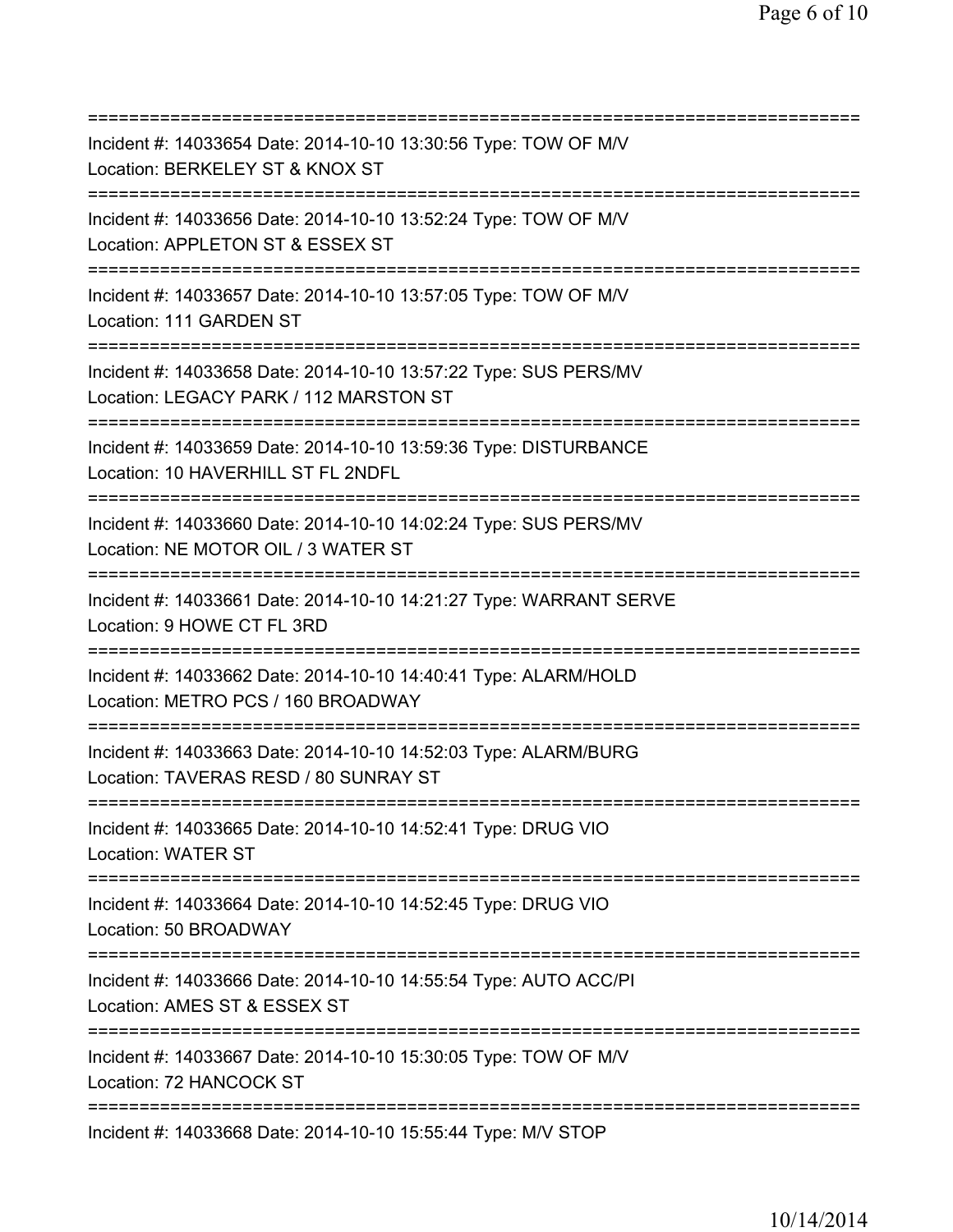| Location: 60 LEXINGTON ST                                                                                                                                         |
|-------------------------------------------------------------------------------------------------------------------------------------------------------------------|
| Incident #: 14033669 Date: 2014-10-10 16:05:49 Type: B&E/PROG<br>Location: 28 OREGON AV FL 1STFL                                                                  |
| Incident #: 14033670 Date: 2014-10-10 16:18:01 Type: GENERAL SERV<br>Location: 95 NEWTON ST<br>;==================================<br>=========================== |
| Incident #: 14033671 Date: 2014-10-10 16:20:10 Type: M/V STOP<br>Location: BROADWAY & ESSEX ST                                                                    |
| Incident #: 14033672 Date: 2014-10-10 17:03:22 Type: ALARM/BURG<br>Location: WHITE STREET PAINT / 15 BROADWAY                                                     |
| Incident #: 14033673 Date: 2014-10-10 17:14:25 Type: BUILDING CHK<br>Location: 245 BAILEY ST FL 3                                                                 |
| Incident #: 14033674 Date: 2014-10-10 17:17:10 Type: ROBBERY UNARM<br>Location: 461 HAMPSHIRE ST                                                                  |
| ====================================<br>Incident #: 14033675 Date: 2014-10-10 17:29:39 Type: HIT & RUN M/V<br>Location: ANDOVER ST & BLANCHARD ST                 |
| Incident #: 14033677 Date: 2014-10-10 17:36:07 Type: B&E/MV/PAST<br>Location: 9 LEA ST                                                                            |
| Incident #: 14033676 Date: 2014-10-10 17:38:11 Type: ALARM/HOLD<br>Location: DUNKIN DONUTS / 61 S UNION ST                                                        |
| Incident #: 14033678 Date: 2014-10-10 17:49:08 Type: WIRE DOWN<br>Location: 368 MT VERNON ST                                                                      |
| Incident #: 14033679 Date: 2014-10-10 18:03:06 Type: M/V STOP<br>Location: VIP AUTO PARTS / 98 WINTHROP AV                                                        |
| Incident #: 14033680 Date: 2014-10-10 18:07:49 Type: ALARM/BURG<br>Location: MICHAEL'S MOTOR SALES, INCORP / 54 WINTHROP AV                                       |
| Incident #: 14033681 Date: 2014-10-10 18:14:59 Type: DOMESTIC/PROG<br>Location: 16 BEACON ST FL 3                                                                 |
| <u>Indidant #: 11099209 Data: 9011 10 10 10:12:15 Tuna: AI ADMILIOI D</u>                                                                                         |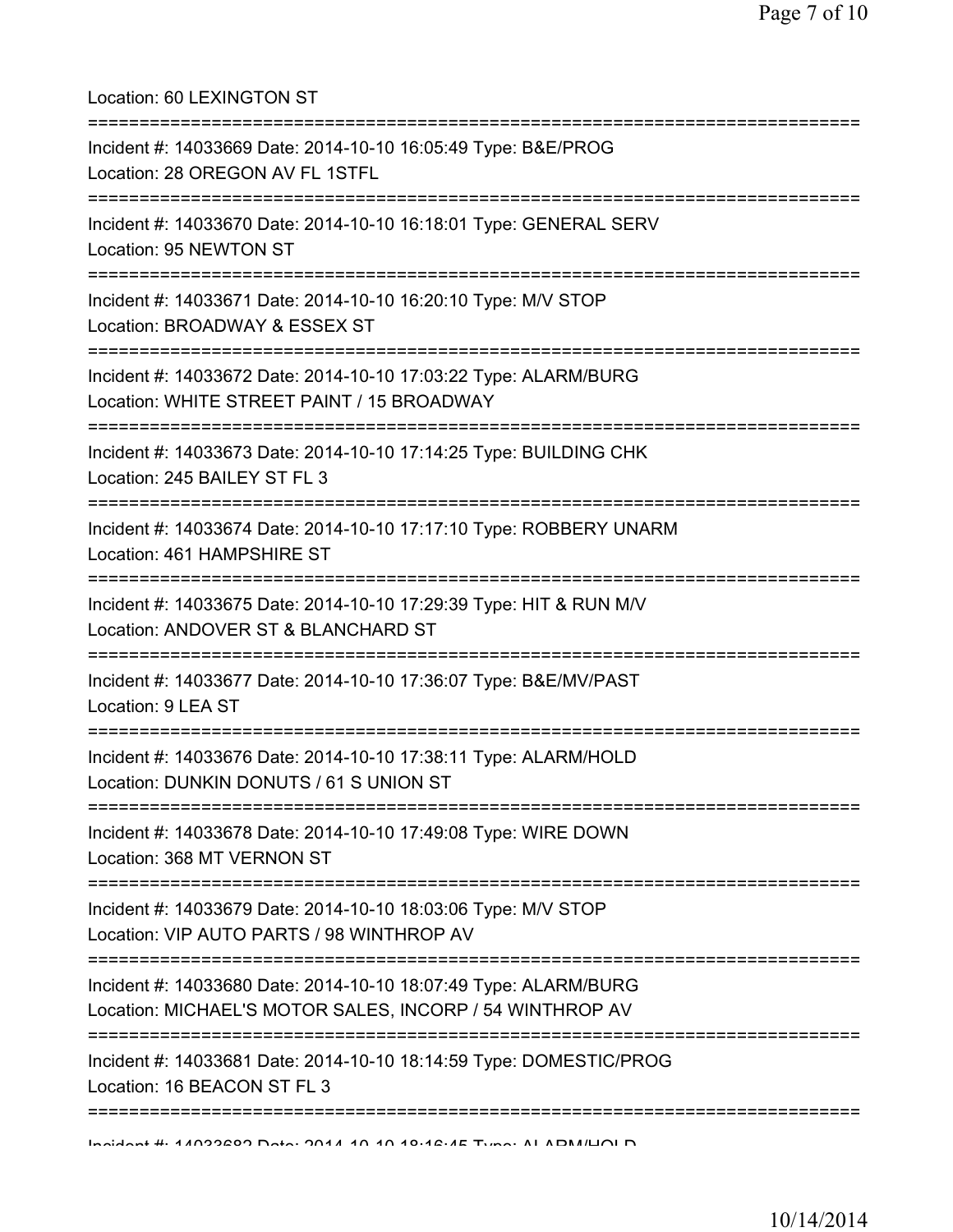Location: STAR WIRELESS / 95 JACKSON ST =========================================================================== Incident #: 14033683 Date: 2014-10-10 18:39:37 Type: M/V STOP Location: ESSEX ST & JACKSON ST =========================================================================== Incident #: 14033684 Date: 2014-10-10 18:42:58 Type: ALARM/HOLD Location: 205 BROADWAY =========================================================================== Incident #: 14033685 Date: 2014-10-10 18:53:46 Type: M/V STOP Location: HAVERHILL ST & JACKSON ST =========================================================================== Incident #: 14033686 Date: 2014-10-10 18:58:58 Type: TOW OF M/V Location: 50 COMMON ST =========================================================================== Incident #: 14033687 Date: 2014-10-10 19:00:44 Type: MEDIC SUPPORT Location: 114 BAILEY ST #2 =========================================================================== Incident #: 14033688 Date: 2014-10-10 19:03:13 Type: M/V STOP Location: MARKET ST & S UNION ST =========================================================================== Incident #: 14033689 Date: 2014-10-10 19:11:25 Type: 911 HANG UP Location: 18 ALBION ST =========================================================================== Incident #: 14033690 Date: 2014-10-10 19:34:32 Type: TOW OF M/V Location: JACKSON ST & KENDRICK ST =========================================================================== Incident #: 14033691 Date: 2014-10-10 19:36:11 Type: COURT DOC SERVE Location: 40 SULLIVAN AV =========================================================================== Incident #: 14033692 Date: 2014-10-10 19:50:18 Type: SUS PERS/MV Location: 66 MELVIN ST =========================================================================== Incident #: 14033693 Date: 2014-10-10 19:58:11 Type: M/V STOP Location: LEBANON ST & WHITE ST =========================================================================== Incident #: 14033694 Date: 2014-10-10 19:59:20 Type: ALARM/BURG Location: 20 MAURICE AV =========================================================================== Incident #: 14033695 Date: 2014-10-10 20:04:00 Type: DRUG OVERDOSE Location: HAFFNERS GAS STATION / 469 HAVERHILL ST ===========================================================================  $1$   $\mu$   $\lambda$  10033696 Date: 2014 10 10 20:11:49 Type: ASSSIT OTHER PD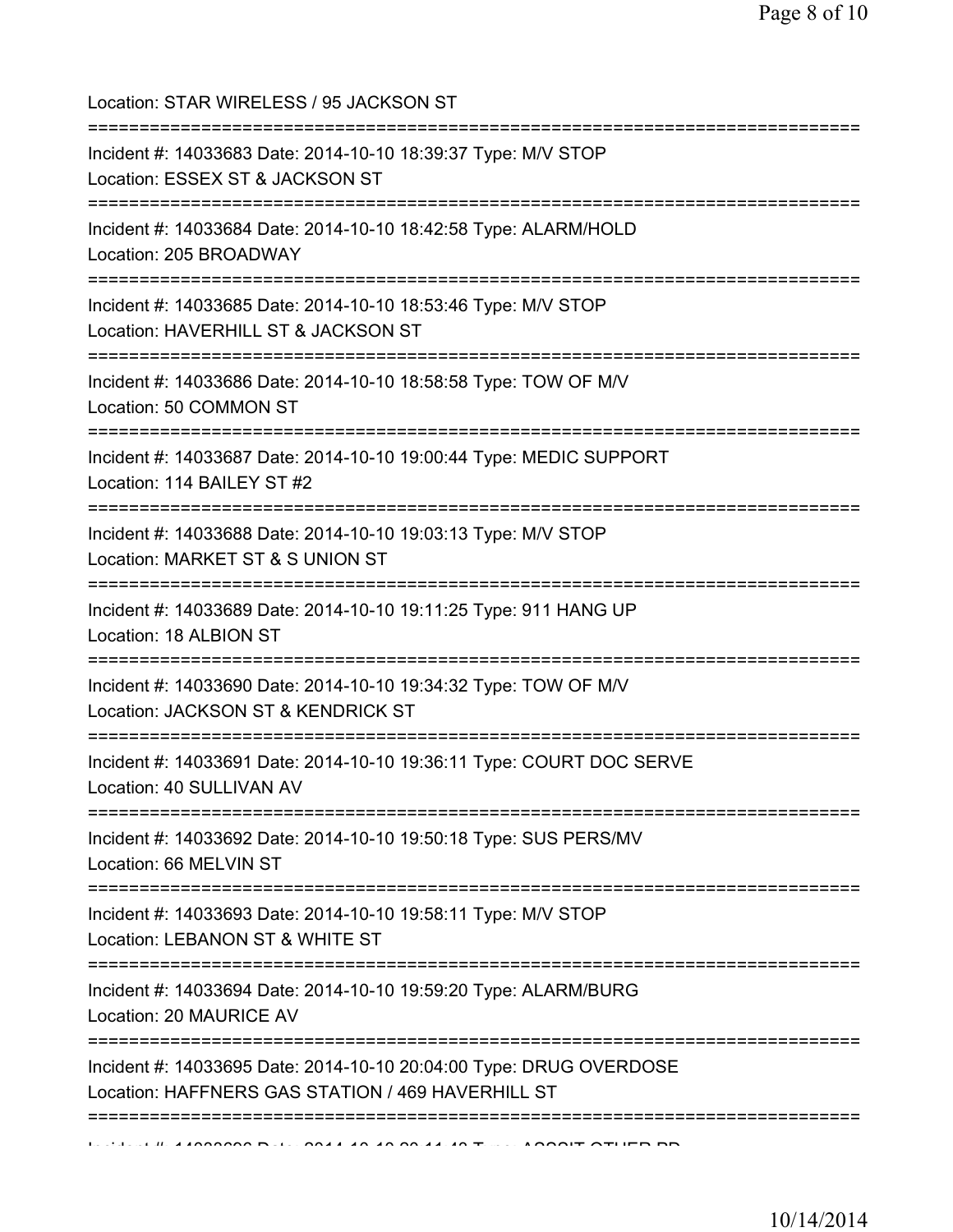Location: 209 ABBOTT ST #3

| Incident #: 14033697 Date: 2014-10-10 20:13:17 Type: DOMESTIC/PROG<br>Location: 108 TREMONT ST #BACK FL 2                                      |
|------------------------------------------------------------------------------------------------------------------------------------------------|
| Incident #: 14033698 Date: 2014-10-10 20:16:22 Type: HIT & RUN PED<br>Location: LOWELL ST & OXFORD ST<br>===================================== |
| Incident #: 14033699 Date: 2014-10-10 20:21:59 Type: M/V STOP<br>Location: BROADWAY & COMMON ST<br>==============================              |
| Incident #: 14033700 Date: 2014-10-10 20:28:44 Type: CK WELL BEING<br>Location: DUCK BRIDGE / 0 ISLAND ST                                      |
| Incident #: 14033701 Date: 2014-10-10 20:44:48 Type: TOW OF M/V<br>Location: 40 LAWRENCE ST                                                    |
| Incident #: 14033702 Date: 2014-10-10 20:45:47 Type: NOISE ORD<br>Location: 96 PARK ST                                                         |
| Incident #: 14033703 Date: 2014-10-10 20:54:44 Type: GENERAL SERV<br>Location: 684 HAVERHILL ST #REAR                                          |
| Incident #: 14033704 Date: 2014-10-10 21:08:20 Type: GUN CALL<br>Location: 31 SUMMER ST                                                        |
| Incident #: 14033705 Date: 2014-10-10 21:22:03 Type: DOMESTIC/PROG<br>Location: 122 MYRTLE ST FL 3                                             |
| Incident #: 14033706 Date: 2014-10-10 21:37:27 Type: FIGHT<br>Location: TACO BELL / 79 WINTHROP AV                                             |
| Incident #: 14033707 Date: 2014-10-10 21:51:54 Type: SUS PERS/MV<br>Location: 104 EXETER ST<br>------------------------------                  |
| Incident #: 14033708 Date: 2014-10-10 21:54:10 Type: ALARM/BURG<br>Location: 10 S BROADWAY                                                     |
| Incident #: 14033709 Date: 2014-10-10 21:54:19 Type: ALARM/BURG<br>Location: 14 LEA ST                                                         |
|                                                                                                                                                |